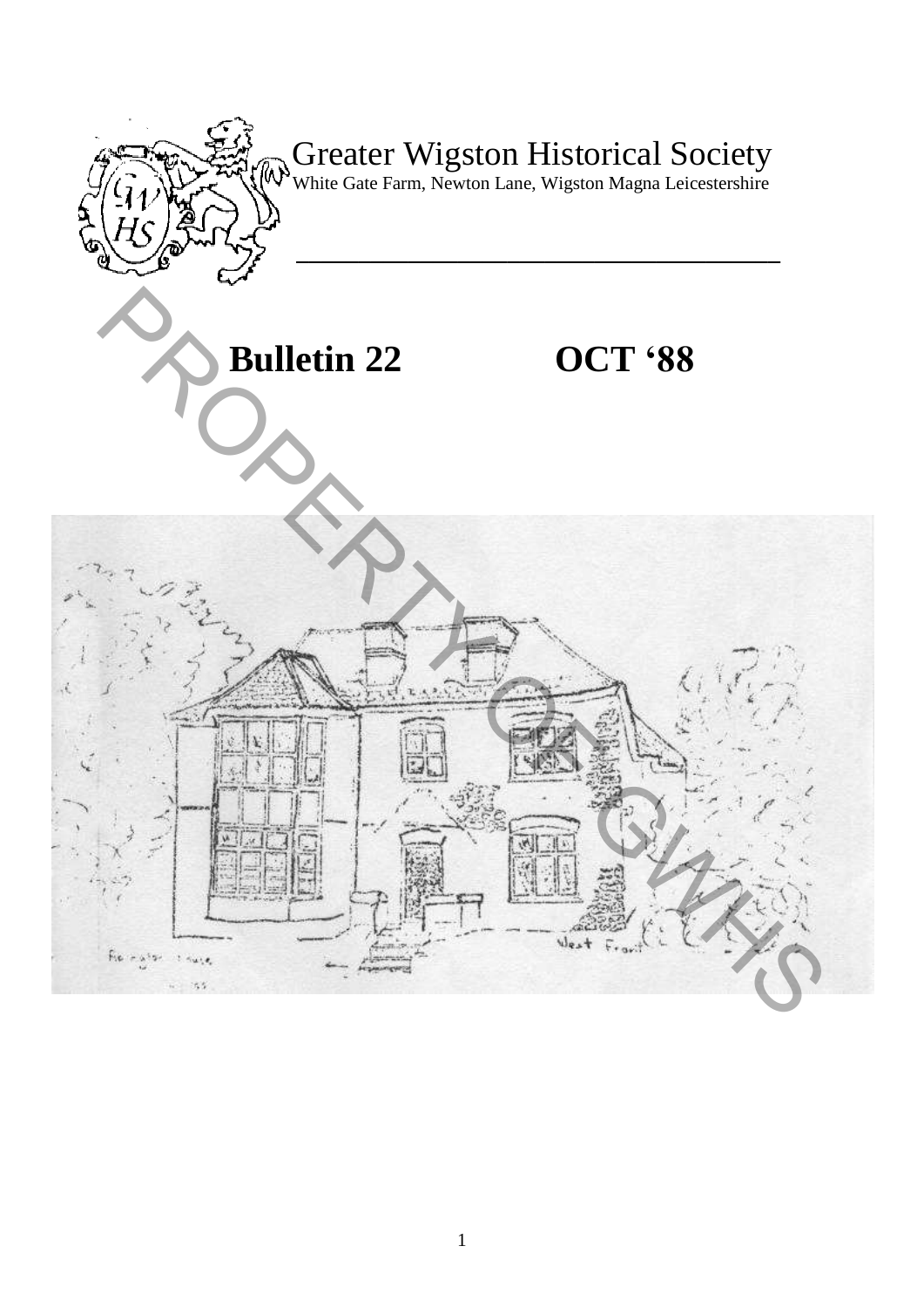# NOTICES ... NOTICES ... NOTICES ... NOTICES ... NOTICES

#### Programme for 1988/89

### **Wednesday October 19th 1988**

Slides of Wigston By Bill Ward 7.30pm Wigston Liberal Club

# Wednesday November 16<sup>th</sup> 1988

Talk Women in History By Shirley Aucott of Leicester University 7.30pm Wigston Liberal Club

### **Wednesday December 14th 1988**

**Christmas Party and Quiz** 7.30pm Wigston Liberal Club

### **Wednesday January 18th 1989**

Your Family Tree Mr G S House of Oadby 7.30pm Wigston Liberal Club

# Wednesday February 15<sup>th</sup> 1989

AGM and Report on how the Town Trail is progressing 7.30pm Wigston Liberal Club

Why not invite a friend along to the next meeting? New members are always welcome, Suggestions for the Summer programme would be appreciated. We might even get some fine weather next summer.

It has not been possible to arrange a joint fund raising venture for the Bushloe End Framework Knitting Museum. However raffle tickets are on sale from October 1st for a Grand Prize Draw. ..... all proceeds to the Museum appeal. Your help in selling these would be greatly appreciated. Tickets can be obtained from Ian Varey .... There are some 12,000 to sell before the draw on November  $10^{th}$ .

The Bulletin is published three times per year. 1<sup>st</sup> February, June and October. Articles etc. to the Editor three clear weeks before please. Editor Ian Varey 2 Paget Court Paget Street Kibworth Leicestershire LE8 0HW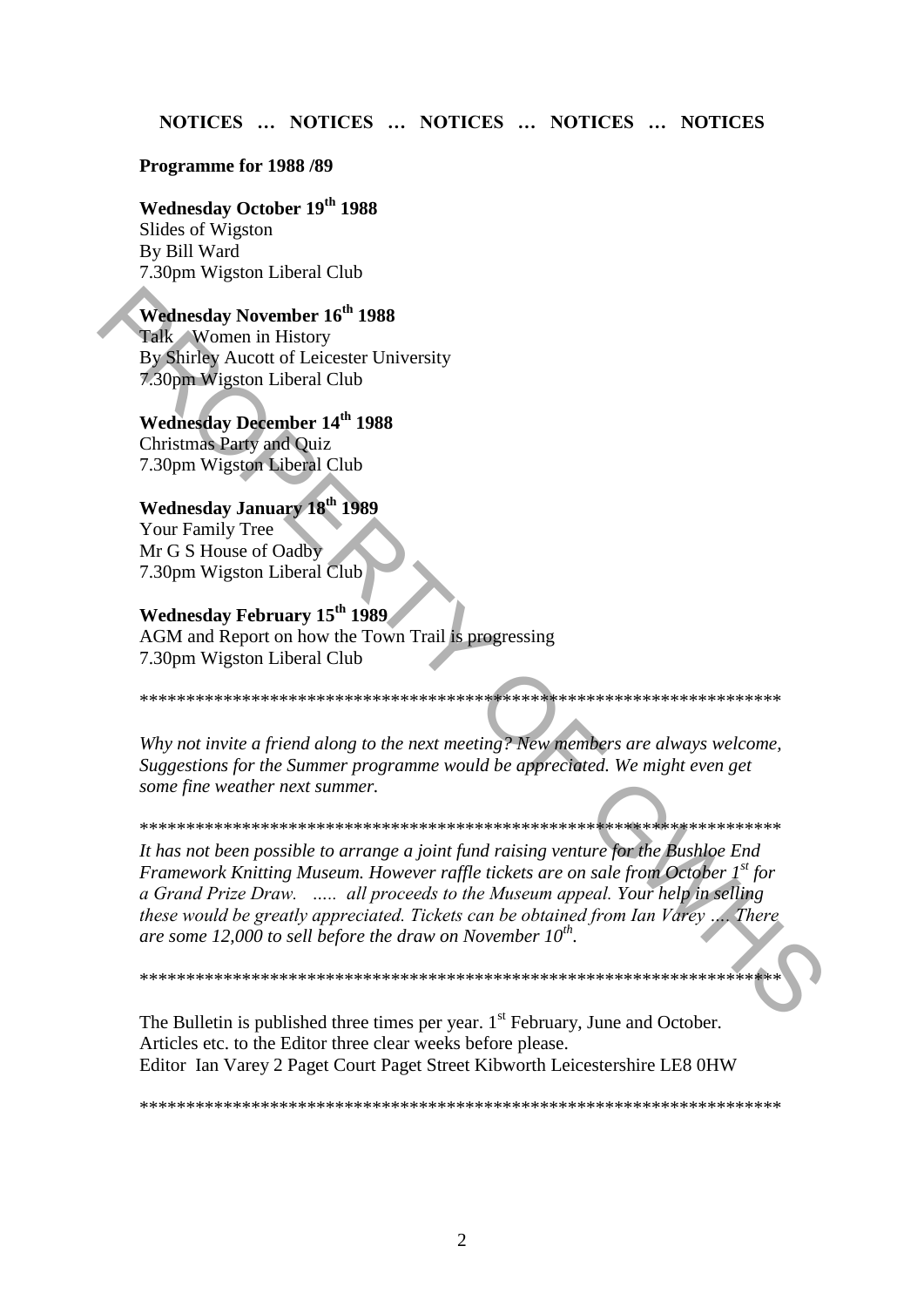# **Latest News About Wigston FWK Museum**

Plans have been drawn up for restoration phase II Unfortunately cash is not to hand!

The fabric of the building plus window frames, second floor brackets and tie-bars, rebuilding the outhouse (which is about to fall down), similarly the outside privies, etc etc. has been quoted at something in excess of 26,000.

40 to 50% of this should come from Grants but that still leave some £13,000 plus for the Trust to find, preferably before New Year 1989.

There is little point of moving on to furnishing and decorating the house or equipping to cater for visitors until the basic restoration by the outside contractors is finished.

Be assured, that those who are keen to join a working party at Bushloe End, your time will come.

Something that the friends can get on with is the Garden. Anyone who would like to turn up with a folk, sickle, machete and jungle survival kit might like to note the following dates.

Garden Working Parties: .... Saturday Oct  $8<sup>th</sup>$ , Nov  $12<sup>th</sup>$ , Nov  $19<sup>th</sup>$ , weather permitting 1.30pm to 4 pm. We can provide tea and coffee but anything stronger and you will have to nip round to the Plough which is open all day.

The Friends have been busy spreading the word and converting the unconverted. After the Borough show in Wigston on August  $14<sup>th</sup>$  who has not heard of us? The display provoked great interest and thousands of leaflets were given out, some resulting in new members. Membership now stands at 248. The test will of course come when renewal of subscriptions are called for in Jan 1989. 40 to 50% of this should come from Grants but that still leave some £13,000 plus for<br>the Tract o find, preferably before New Year 1989.<br>There is finde point of moving on to furnishing and decorating the house or equipping

The committee thought it only right that those who join at the end of the year should get a few months of 1988 free and all of 1989 for the one subscription.

As an organisation we have shown well over 1000 people around Bushloe End since January.

We have also got 5 Griswold knitting machines working, enough for a school of knitters. I am waiting for a time when I don't have to buy another pair of sock! Perhaps of more interest is that one or two members have been taking a few tentative steps towards learning Framework knitting, thanks to Martin Green and the Museum of Technology.

Whilst none of our frames are actually knitting yet we have got the very wide frame (set up for twelve fingers) loose and moving. This means we are able to demonstrate some of the nine movements involved in knitting a course.

Please try and make the AGM on Nov  $10<sup>th</sup>$  not only to hear what promises to be an interesting talk by Bernard Elliott our Chairman, or to see if you have won a prize in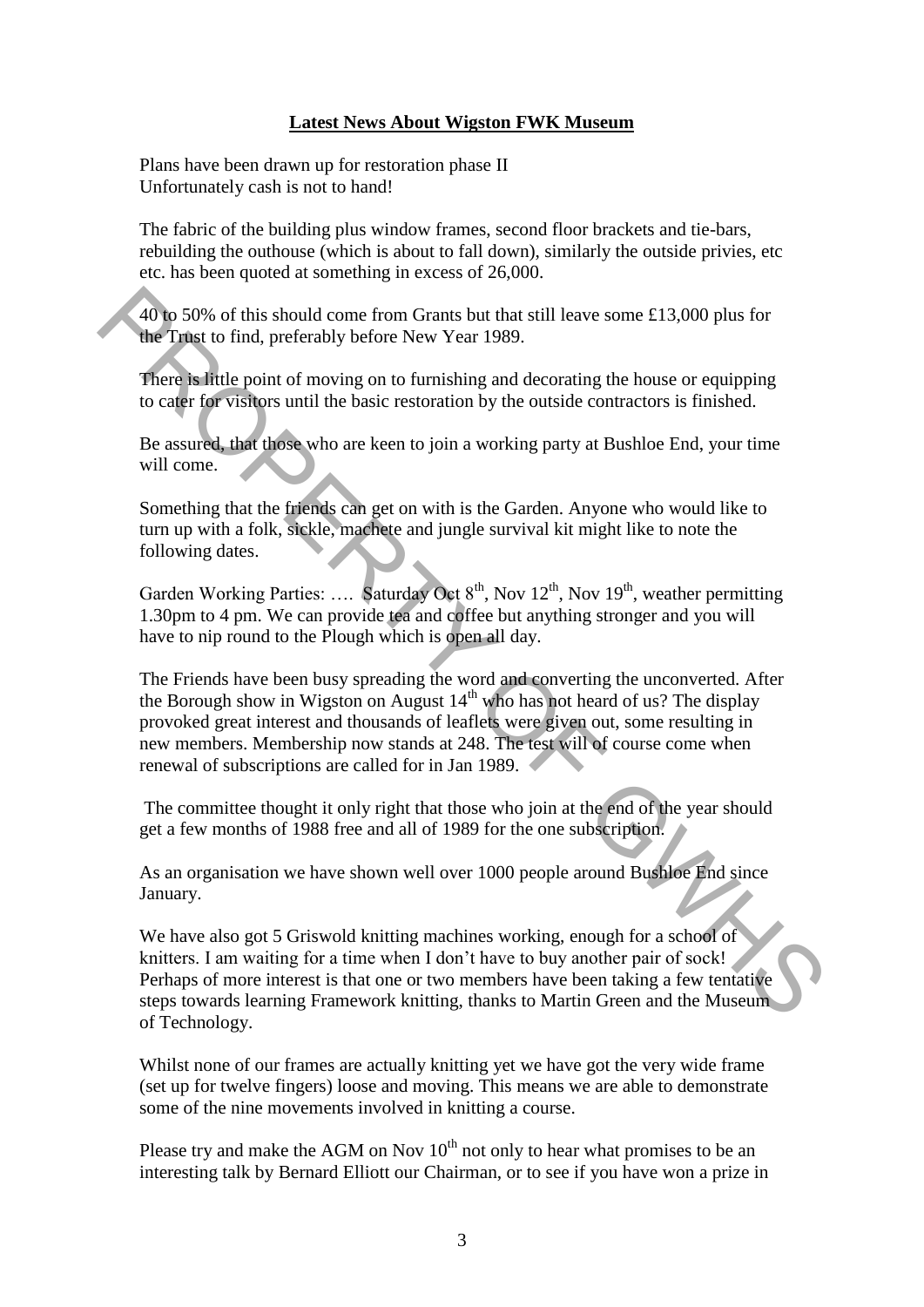the Grand Draw, but to witness the friends handing over a sizeable cheque to the Trust which will help to raise the small matter of £13,000 that we need for Phase II.

AGM Nov  $10^{th}$  at 7.30pm Guthlaxton Community Lounge, next door to Wigston Swimming Baths. Ian Varey

\*\*\*\*\*\*\*\*\*\*\*\*\*\*\*\*\*\*\*\*\*\*\*\*\*\*\*\*\*\*\*\*\*\*\*\*\*\*\*\*\*\*\*\*\*\*\*\*\*\*\*\*\*\*\*\*\*\*\*\*\*\*\*\*\*\*\*\*\*

# **Trailing About**

|                                          | One of the nest ways to get to know a town or to introduce it to visitors is to follow a<br>town trail a leaflet which describes the most interesting buildings, old and new, as<br>you walk about / along a prescribed route shown on a map. Most towns think they<br>have a few building to show off / publish these now a days. Why Not Wigston?                                                                                                                                                                                                                                                                               |
|------------------------------------------|-----------------------------------------------------------------------------------------------------------------------------------------------------------------------------------------------------------------------------------------------------------------------------------------------------------------------------------------------------------------------------------------------------------------------------------------------------------------------------------------------------------------------------------------------------------------------------------------------------------------------------------|
| included in such a Trail for Wigston.    | At the last committee meeting, the members suggested some buildings that might be                                                                                                                                                                                                                                                                                                                                                                                                                                                                                                                                                 |
|                                          |                                                                                                                                                                                                                                                                                                                                                                                                                                                                                                                                                                                                                                   |
| It went like this:-<br>The Parish Church |                                                                                                                                                                                                                                                                                                                                                                                                                                                                                                                                                                                                                                   |
| St. Wistan's Church                      | Dr Longford's House<br><b>Abington House</b>                                                                                                                                                                                                                                                                                                                                                                                                                                                                                                                                                                                      |
| The United Reformed Church               | <b>Busloe House</b>                                                                                                                                                                                                                                                                                                                                                                                                                                                                                                                                                                                                               |
| <b>Buildings in Newgate End</b>          | The School Base                                                                                                                                                                                                                                                                                                                                                                                                                                                                                                                                                                                                                   |
| <b>FWK Museum</b>                        | The Old Crown Pub                                                                                                                                                                                                                                                                                                                                                                                                                                                                                                                                                                                                                 |
| The Library                              | Frame Shop in Barrack Yard                                                                                                                                                                                                                                                                                                                                                                                                                                                                                                                                                                                                        |
| The Lanes                                | Spa Lane Houses and Workshops                                                                                                                                                                                                                                                                                                                                                                                                                                                                                                                                                                                                     |
| <b>Twenty Row</b>                        | Spion Cop and the Railway Hotel                                                                                                                                                                                                                                                                                                                                                                                                                                                                                                                                                                                                   |
|                                          | Quite a respectable list! Perhaps you don't agree with every building on it, or perhaps<br>you think we have missed something such as the Drinksmart? If so let us know.<br>Some Town Trails and published by the Local County Council Planning Department,<br>or the Museum or the Library, but where there is a flourishing Local History Society<br>in the district, it usually undertakes to prepare a Trail. We as a Society could make a<br>good joint effort at producing a Trail. We as a Society could make a good joint effort<br>at producing a Trail for Wigston, if all members offer to write a short piece about a |

The Council will help with the cost of printing and illustrations if we produce a suitable leaflet. Our name will go on the leaflet and this will provide welcome publicity. The price of these Trails is usually about 10p to 20p and it could be on sale at the information Bureau, Libraries and also at the Framework Knitting Museum.

There is no need to write a lot of detail about each building. A town Trail is not meant to be a comprehensive guide book. Short reference to local people adds a touch of colour. I include a few notes about the British Legion Building as an example to get you going.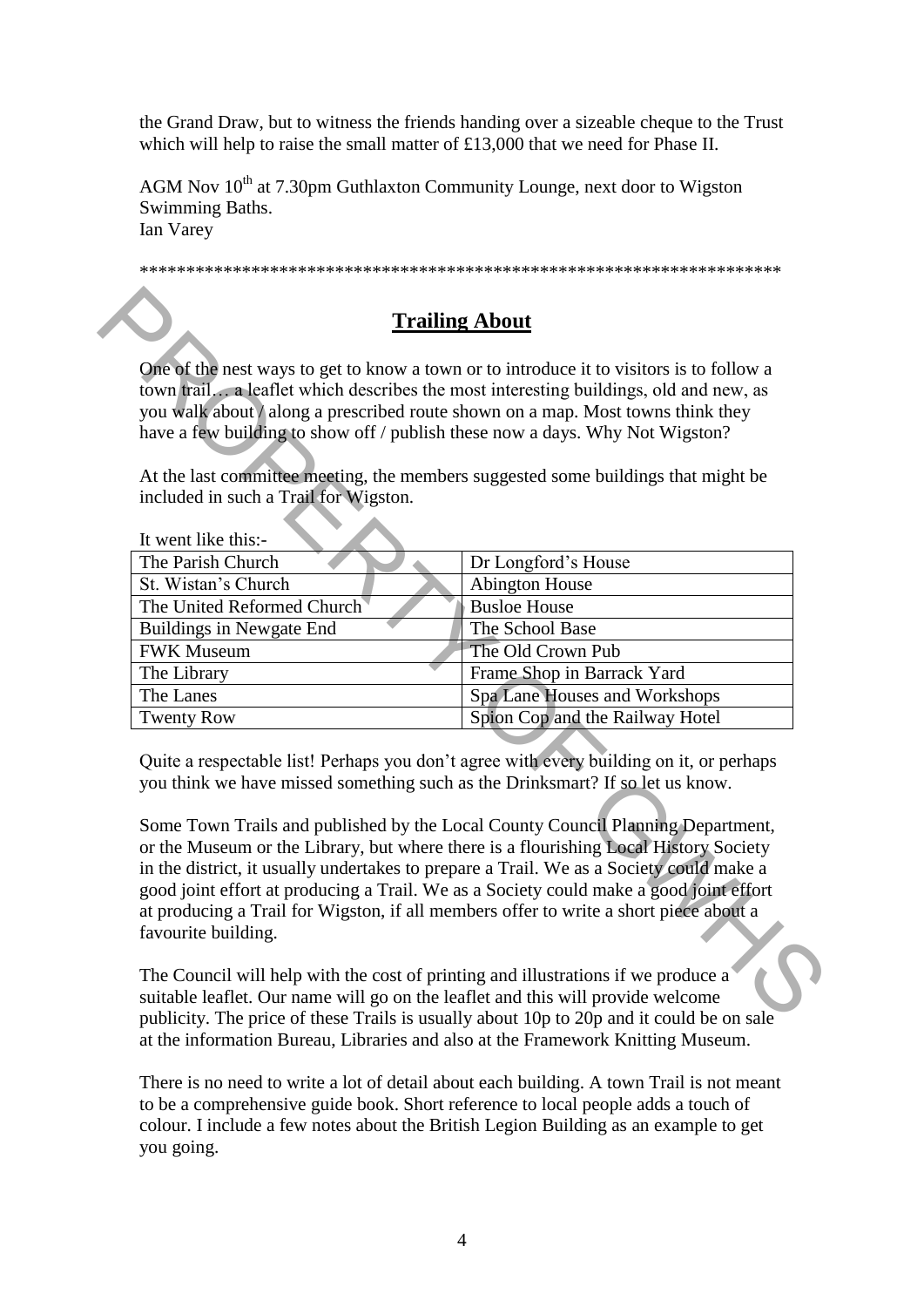### The British Legion Building

This three stored house was built by Samuel Davenport in 1752 and used to be called the Elms. Made of brick and roofed in Swithland Slate, it represents the type of urban sophisticated dwelling which was being built in the second half of the 18<sup>th</sup> century by the half dozen or so upwardly mobile peasant gentry families of Wigston. This building represents the Georgian style of architecture. The most famous or infamous member of the family was George Davenport, the Highwayman, grandson of the builder Samuel. Although he robbed often with violence, he was known to help the poor and became something of a romantic hero, being compared with Dick Turpin. He was eventually caught and hanged and was buried in All Saint's Church Yard.

Useful books for information are:-

| W G Hoskins                                                   | The Midland Peasant                                 |
|---------------------------------------------------------------|-----------------------------------------------------|
| N Pevsner                                                     | The Building of England, Leicestershire and Rutland |
| Arthur Mee                                                    | Leicestershire and Rutland                          |
| <b>Barry Lount</b>                                            | <b>George Davenport</b>                             |
| Duncan Lucas                                                  | <b>Bygone Wigston</b>                               |
| The Transactions of the Society available from the Secretary. |                                                     |

These, plus others, can be obtained from the library either from the Local History Shelves or from the Local History Room. You have only to ask for the key at the  $\mathbf{desk}$ 

If you fancy having a go let me know which house / building you have chosen, so that a check can be made to ensure that work is not duplicated. This would be a waste of effort.

Already we have three pieces, the Chestnuts on Spa Lane, Abington House, the School Campus and the British Legion. So we are well begun!

In 1989, when the Framework Knitting Museum opens, it would be nice to have a town Trail to hand for the hundreds of visitors who will doubtless be attracted to the town. Its short notice but it can be done if we all have a go! Besides I've been told that Oadby have spent some years on preparing such a trail. I would like us to beat then to it.

Edna Taylor

### A Short History of Abington House

\*\*\*\*\*\*\*\*\*\*\*\*\*\*\*\*

Built during the last century Abington House once stood in its own extensive grounds. Several other such houses stood on the road to Blaby (once known as Hawthorn or Blaby Lane), including Bushloe House, home of the Leicester solicitor Hiram Abiff Owston. His house is now the site of the Wigston College of Further Education.

Abington House was originally known as Hawthorn Field and was the home of another well known Leicester 'Solicitor', Thomas Ingram, known to have the "well to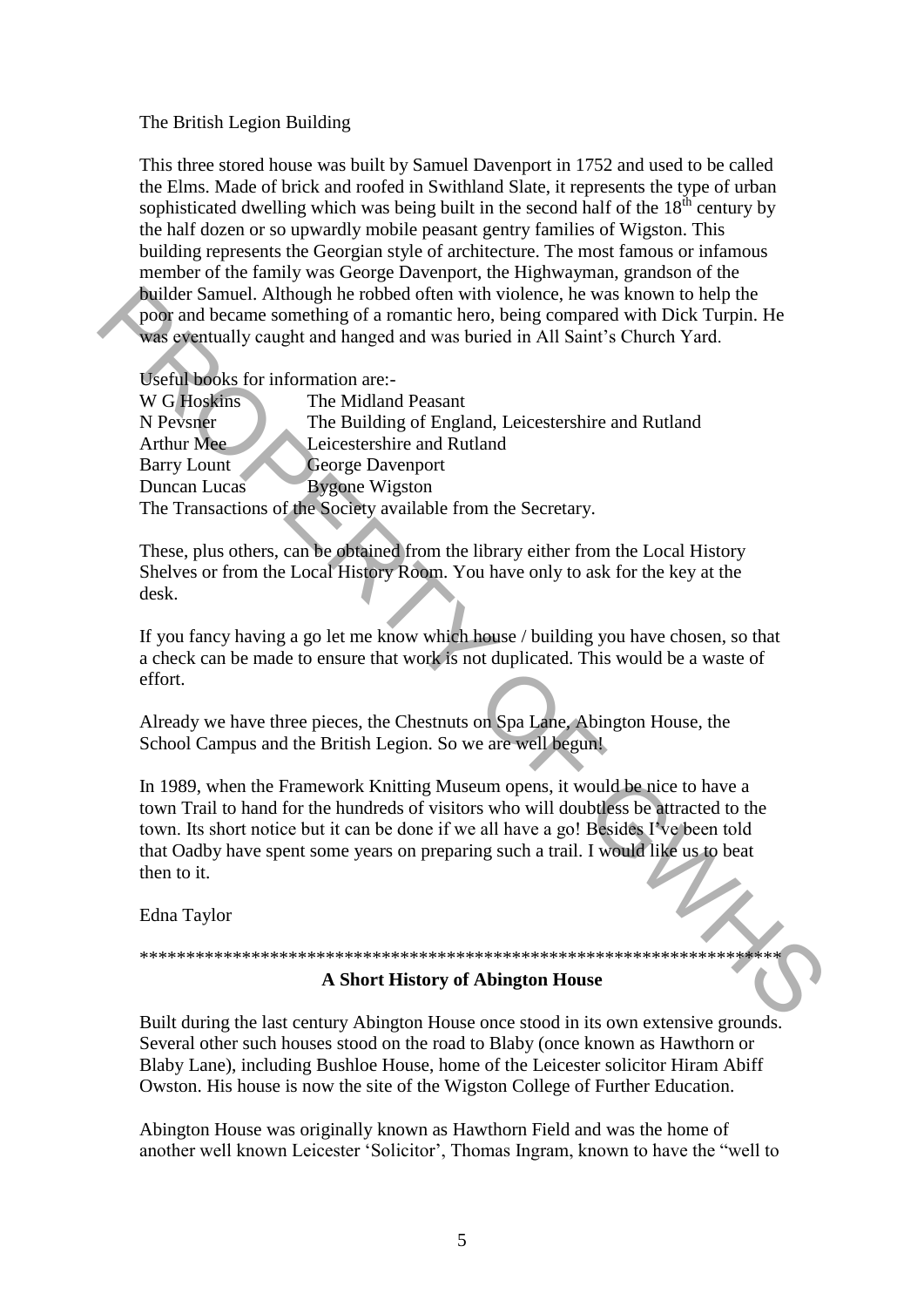do" as his clients. It is said that he once sent a bill to someone for 7/6d just for passing the time of day with him in the street.

Thomas Ingram probably had the house built for his own occupation. It was built of stone with a Swithland slate roof to the main house and the adjoining coach house. The Swithland Slate roof suggests a date of no later than 1870, however, the house incorporates some Staffordshire blue bricks that were not introduced until the 1850"s.

The earliest Directory reference found for Thomas Ingram in Wigston is in Whites 1862 Directory. Under Wigston it lists "T Ingram of Bushloe End". Neither Thomas Ingram nor the house "Hawthorn House" appear in the 1861 census. All evidence therefore suggests a date of about 1862.

The house is basically square with entrances on the South and West fronts. Evidence of a porch remains on the West front with steps leading up to the doorway. The coach house, former stables and other outbuildings are on the East side. The North side which faces the road is screened by trees. It appears to have three storeys, the upper one having dormer type windows on the North side only. The stone used in its construction is similar to that found in other buildings in the area, slabs of slate also appear to have been incorporated. The earlier Directory reference found for Thomas Ingram in Wigston is in White<br>
TRE Directory. Under Wigston it lists "T Ingram of Bashloc End". Neither Thomas<br>
Ingramor the house "Hawhom House" appear in the 1861 census.

The West and South fronts both have two storied bay windows. Other windows have rounded heads as does the West front door and the main coach house entrance. The windows do not appear to be original. The coach house with its attractive finial seems to have been built at the same time, the roof, stonework and brick built chimneys being similar to the main building.

At the same time of Ingram"s occupation of Hawthorn Field, there would have been extensive views to the South and West across the Midland Railway line and Wigston Magna Station of 1857 to the open country beyond.

An interesting story surrounds the brick built conduit, which was originally a prominent feature in nearby Leicester. About 1870 it was due to be demolished, (the Water Committee of the Leicester Corporation acquired the undertaking to supply water in 1878), so Thomas Ingram had it taken down brick by brick to grace his new estate in Wigston. There it remained for many years until it was finally demolished shortly after the Abington School was built.

A glance at the 1871 census reveals that Thomas Ingram was living in Blaby Lane aged 61 and his occupation was solicitor, Registrar of Leicester County Court and Clerk to Billesdon Union. Living with him was his wife Frances Dowley Ingram also aged 61, a visitor and four servants to attend to their needs. The 1881 census mentions Hawthorn Field. Thomas and Frances Ingram were still alive and there was a cook, parlour maid, house maid, kitchen maid and a dairymaid in service.

Thomas Ingram was a well known local benefactor, presenting two stained glass windows to All Saint"s Church. He also provided for the church wall to be built. He was evidently a fairly modest man as the stone tablet built into the N.E. corner just states:-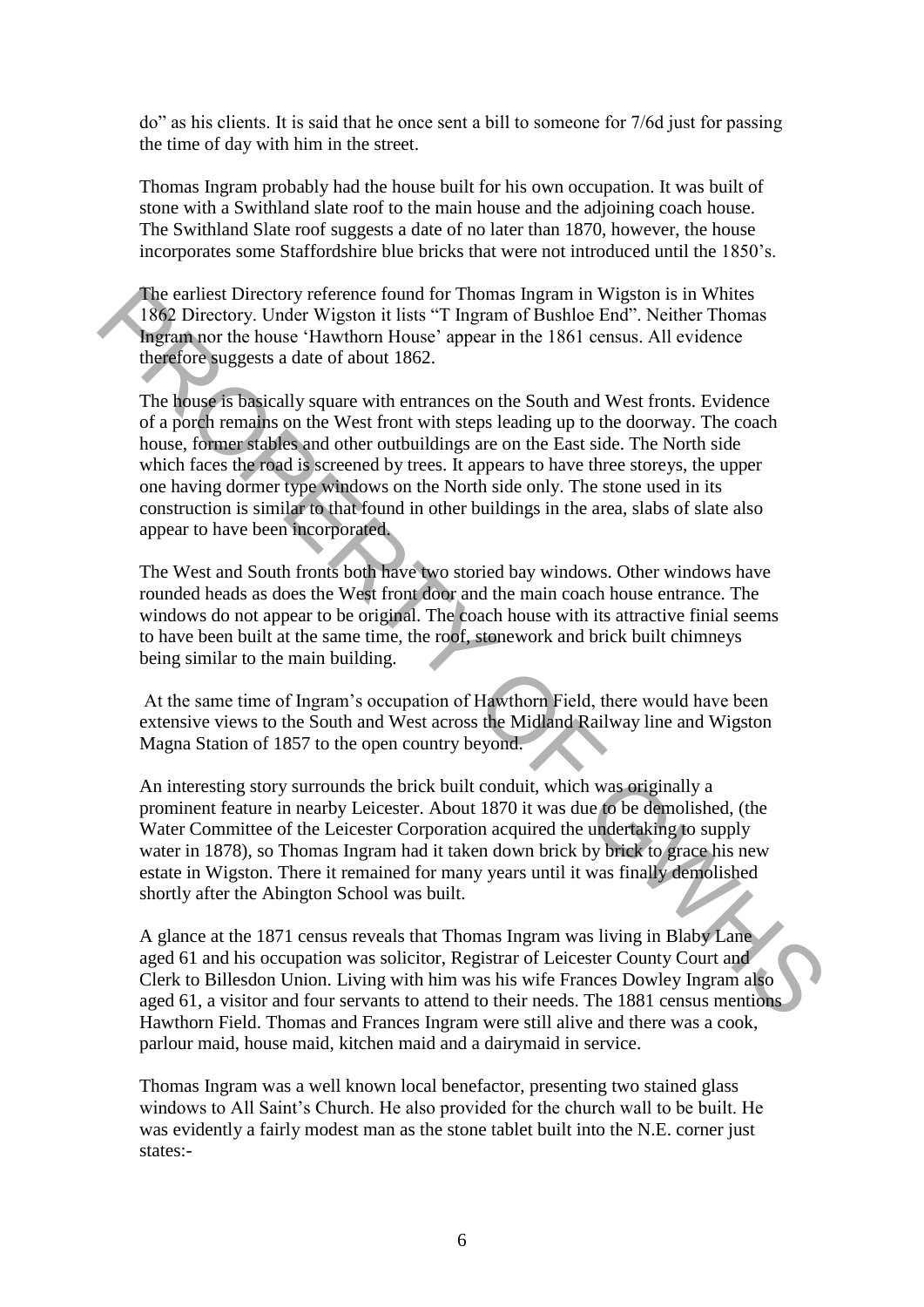"This Church Wall was built AD 1897 Queen Victoria"s Diamond Jubilee Year by a Parishioner"

Newspaper reports of the period show him to have been a well respected man with a sense of humour. With his fellow solicitor Mr Owston they donated articles of warm clothing and soup to the needy in the community at Christmas time. When members of the village gathered for meetings he was frequently elected to the chair. He served on the Burial Board and the Queens Diamond Jubilee Committee. During the Jubilee celebrations the grounds of Hawthorn Field were used for amusements, children"s races and a firework display.

When the red brick church of St Thomas in South Wigston was erected in 1893he gave £1,000 towards the cost of building. He also made gifts of a Pulpit, Organ and peal of eight bells in the tower. On December  $27<sup>th</sup> 1904$  changes were rung without rest on the peal of bells for a period of 10 hours and 35 minutes. The choice of dedication for the church is said to have reflected Thomas Ingram"s patronage.

Mr Ingram lived into his nineties and is thought to have died in 1908. He is listed in Kelly's 1908 Directory when he would have been 98 years old. In fact Mr Ken Roe's mother was Mr Ingram"s housekeeper until her marriage.

Although Mr Ingram was married he appears to have died without issue. Hawthorn Field passed into the hands of his nephew the Rev. Mortlock of Abington in Oxfordshire. It may have been at this time that the name was changed to Abington House. In Kelly"s Directory for 1916 the Rev. Charles Frederick Mortlock MA of Station Road is listed as one of the principle land owners in Wigston. In Kelly"s 1928 Directory the name Abington House first appeared as the residence of Mrs. Lucy Mortlock, presumably Charles' widow. In 1932 she is given as one of the main landowners together with Ernest Broughton Esq. of Bull Head Street. **Example 12** and a firework display.<br> **When the real brick** church of St Thomas in South Wigston was erected in 1893he<br> **gave £1.000** towards the cost of building. He also made gifts of a Pulpit. Organ and<br>
peak of eight

The Mortlock family may have had an interest in racing as the good quality pasture land surrounding the house was often used to keep race horses.

The house continued to be occupied by Mrs Mortlock through the 1940"s and in the 1950"s it was taken over for the development of the schools complex that we know today.

Its extensive grounds are now the school campus and the house itself is used both as a crèche and by the County Council"s Technical Services Department. In spite of loosing fine old elm trees to Dutch Elm Disease in 1981, its mature environment remains and makes it almost invisible from the road. It presents a pleasing contrast to the modern buildings that surround it.

Chris Smart.

# \*\*\*\*\*\*\*\*\*\*\*\*\*\*\*\*\*\*\*\*\*\*\*\*\*\*\*\*\*\*\*\*\*\*\*\*\*\*\*\*\*\*\*\*\*\*\*\*\*\*\*\*\*\*\*\*\*\*\*\*\*\*\*\*\*\*\*\*\* **What's in a Name**

Whilst doing some research into Greater Wigston School Board, established just over one hundred years ago, I have become interested in the name of the teachers, pupils and all connected with the Board at all times.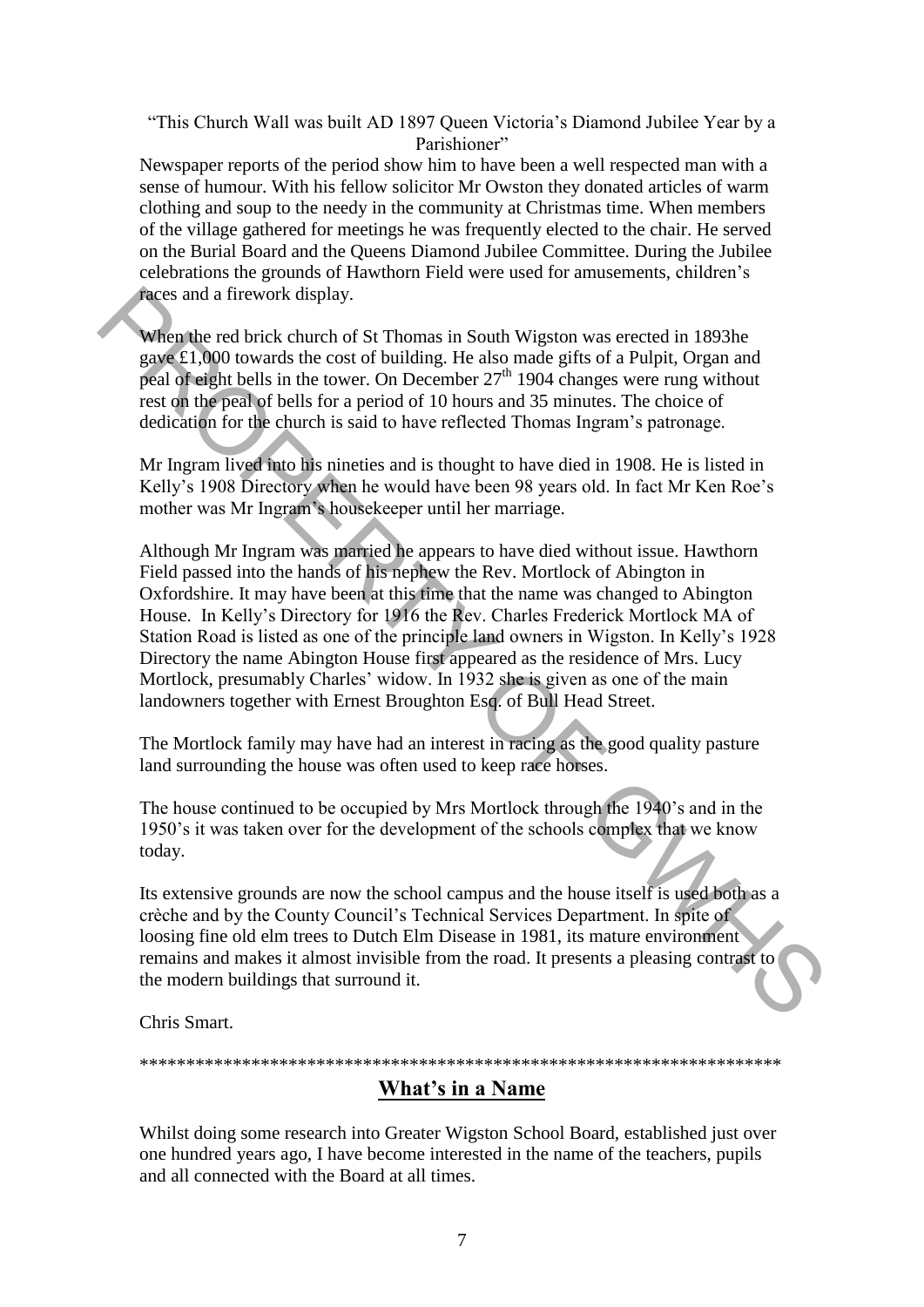Many of the surnames are the traditional Wigston names ..... Abbott, Forryan, Ward, Burgess, Coltman, Pawley, Boulter, Clark, Cox, Gilford, Vann, Wignall, Herrick, Lewin.

The first seven of these names appear in the Field Reeve"s Account Book, 1752 – 1765 for Wigston, which used to be kept in the church parish chest, but which is now in the Records Office.

The names, however, go back many years before this account book. Dr Hoskins records that Pawleys were peasant proprietors in the village in the 1440"s and the Boulters first appear in the village in Elizabethan days, Vanns farmed here a hundred years before that.

The Herricks certainly bore a Scandinavian name and the first written occurance of the name is in 1250. Henry Eyrig, Dr Hoskins believes that this family can trace its name back to the original Danish settlers in Wigston in the last quarter of the 9<sup>th</sup> century. The names, however, go back many years before this account book. Dr. Hoskins<br>
Treducts first appear in the village in the village in the 1440's and the<br> **Poultes** first appear in the village in Elizabethan days. Vams furt

Dr P A Reaney, author of The Origin of English Surnames', feels this pushes the evidence too far It is quite certain he writes that the surname in Wigston and elsewhere, suggests that Eric who gave his name to the family probably lived about the end of the  $12<sup>th</sup>$  century. That's probably early enough for most people!

Names like Gilford and Wignall probably denote where the family originated, Guilford in surrey and wiggenhall in Norfolk.

As the School Board began to recruit teachers from farther afield, non local names start to make their appearance. Examples are …. Yerbury … Somerset … Lebster … Derbyshire … Parry … Wales … Andrews … Oxfordshire ………

Christian names show a big swing in fashion. Where we have Sharon, Karen, Sandra, Ann, Diana … They and Florence, Ada, Eva, Jessie, Ethel, Alice, Lizzie and Annie.

Boys were frequently christened George, Percy, Ernest, Oswald, Thomas, Stanley, Frederick, but the Michaels, Peters, Ians, Davids and Christophers of today were rarely in evidence.

Biblical names were common ….. boys, Samuel, Josiah, Isaac, Eli and even Meshak. Pity the poor girl of today called Hepzibah.

Some names which were popular a hundred years ago have come back into fashion. Three of them used by the present Royal Family… They are Harry, William and Beatrice. Also popular again are James, Joseph and Adam for boys and Emily, Jane, Sarah for girls. Perhaps there will be Arthurs and Gertrudes with us again.

There are one or two really strange names on the registers and staff lists of the board schools in Wigston, especially amonst the girls ….. Thirza, Rasina, Blanche, Laetitia and Lilly with two L"s. The strangest one for the boys name was Alonzo and we find Boulters, Colvers, Parsons, Masons and Moulds all give one of their boys this name. Now that name sounds Spanish to me did any Latin families come to settle in Wigston. If anyone knows the origin of Alonza I would love to know!